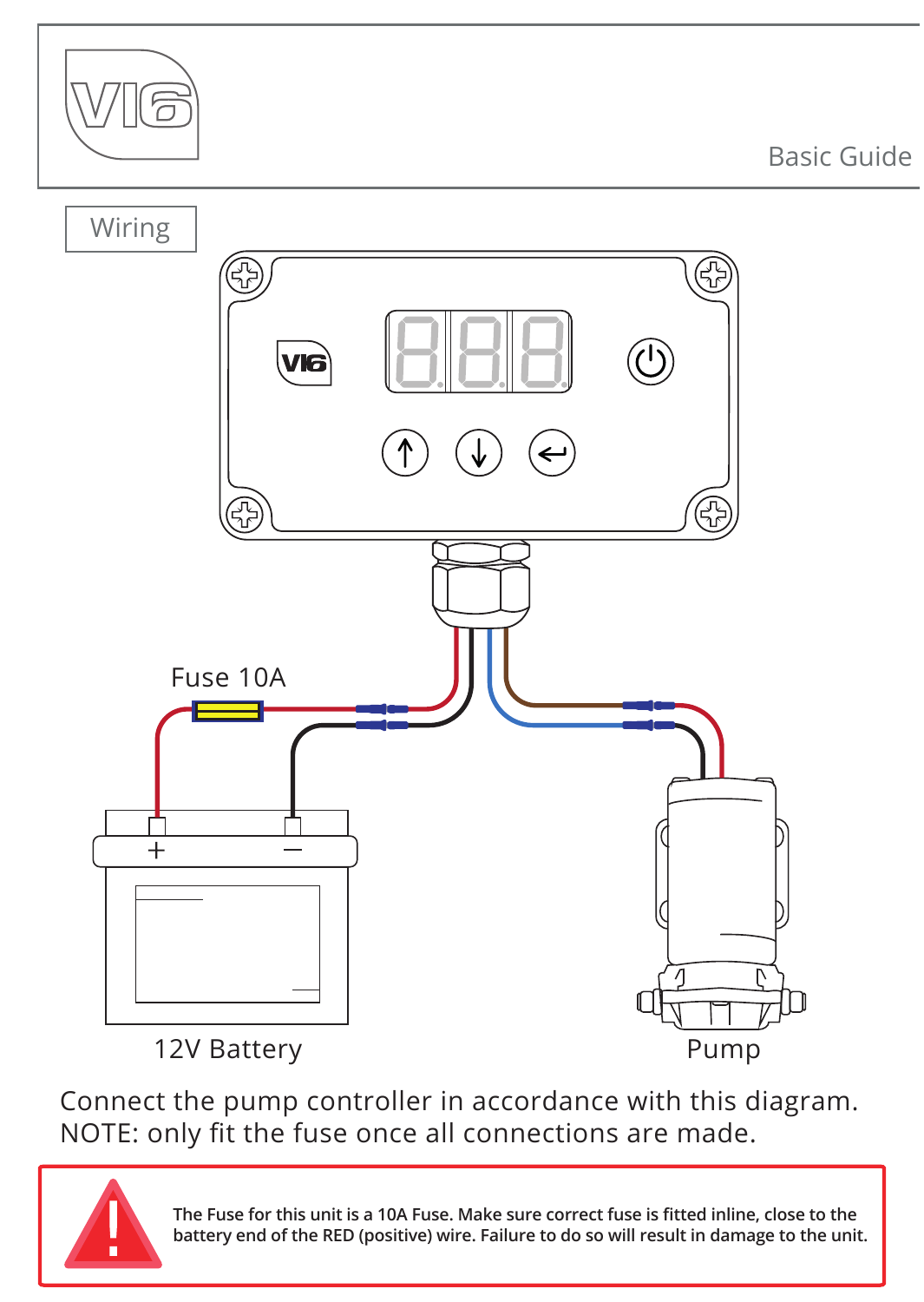Adjust the flow settings carefully. Repeated false dead-end detection indicates that the Cal value should be increased (less sensitive).

For safety wire through the pump pressure switch. (The pressure switch can be bypassed if absolutely necessary - the unit will protect itself under normal conditions.)

This is a WATER PUMP controller: it will not work with air in the system. Always prime the system before starting work. If air in the system causes false dead-end detection, increase Cal value until air is removed.

Do not set the Cal value too high. Setting it higher than necessary places extra strain on both the pump and the controller in a dead end situation. This can result in damage to both the pump and your controller.

| Specification                | Value                          |
|------------------------------|--------------------------------|
| Supply Voltage               | 11 - 15 VDC                    |
| Maximum Current              | 15A                            |
| <b>Typical Drive Current</b> | 8A                             |
| <b>Voltmeter Accuracy</b>    | $+ - 100$ mV                   |
| <b>Enclosure Material</b>    | <b>ARS</b>                     |
| Water Resistance             | <b>IP65</b>                    |
| Dimensions                   | $115 \times 65 \times 40$ (mm) |
| <b>Working Temperature</b>   | 0 to 40 Deg C                  |

**\* Your battery is at risk of permanent damage if you disable low battery cutoff and continue to use your controller for long periods when the battery voltage has fallen below +10.5V.** 

DISCLAIMER

THE MANUFACTURER RESERVES THE RIGHT TO MAKE CHANGES TO ANY PRODUCT HEREIN TO IMPROVE RELIABILITY, FUNCTION OR DESIGN. THE MANUFACTURER DOES NOT ASSUME ANY LIABILITY ARISING OUT OF THE APPLICATION OR USE OF ANY PRODUCT OR CIRCUIT DESCRIBED HEREIN.

For more information and videos on how to use Spring controllers please visit: www.springltd.co/videos

Copyright © 2021 Spring (Europe) Ltd. All rights reserved. PATENT PENDING 1918133.8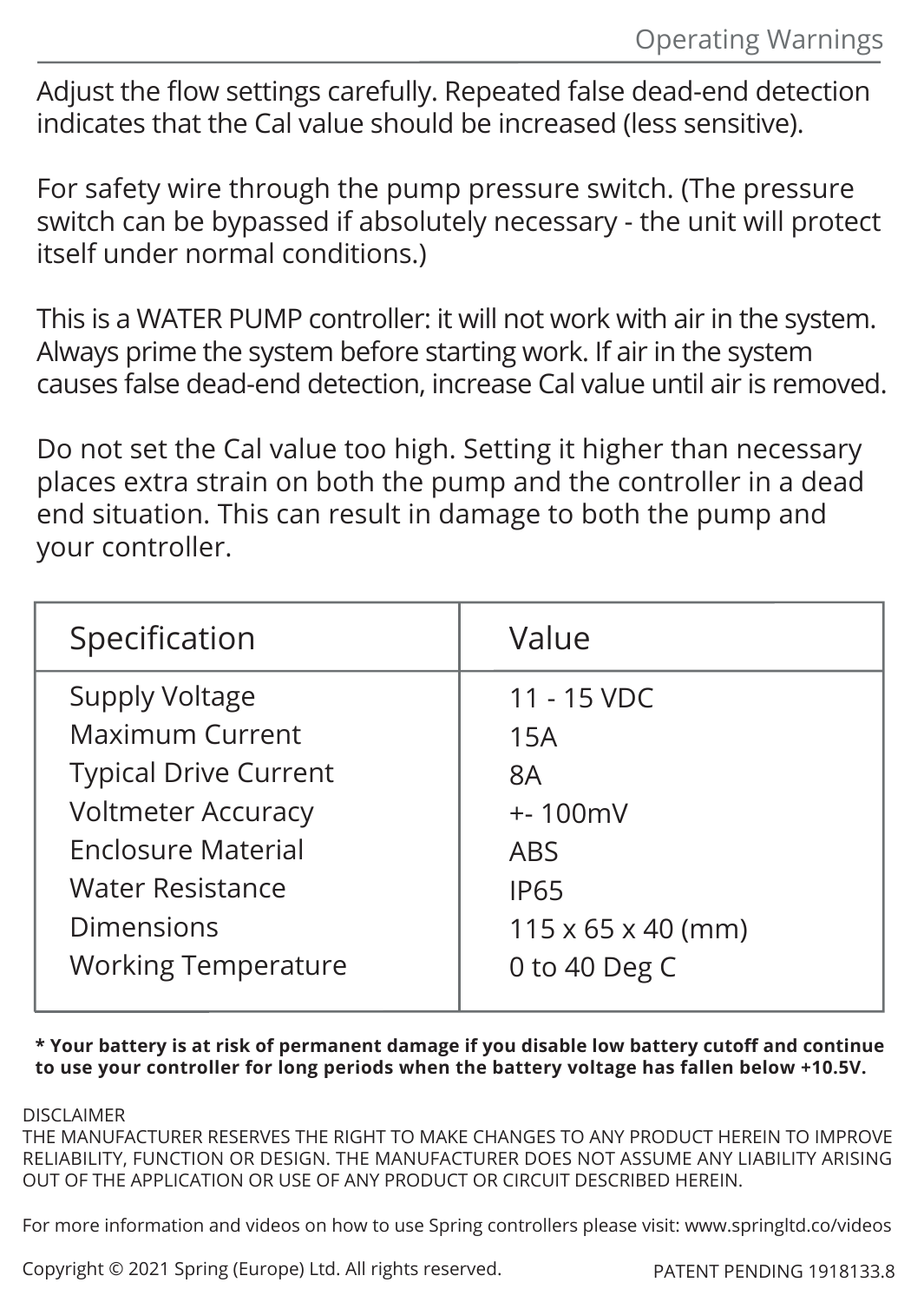Connect your hose and pole + brush to the pump. Turn on the controller by pressing the power button.





Press up until the display shows 30.





Press and hold the up and enter buttons to calibrate. CAL will be displayed.





To select Auto Cal continue to press the down button until AUt is displayed. Press the enter button to start. Auto Cal starts from C99.





After several moments the calculated CAL value (e.g. C50) will be displayed and the controller is ready to use. Press enter to exit calibration.





The CAL value can be adjusted manually by following the same steps and adjusting the CAL value by pressing the up or down button instead of using AUt.

To enable or disable the low battery cut-off\* (that stops your pump when the battery voltage is below 10.5V) press and hold the down and enter buttons.





Then use the up or down button to select ON or OFF. Press enter to save.











NOTE: 'ON' keeps your battery protected.